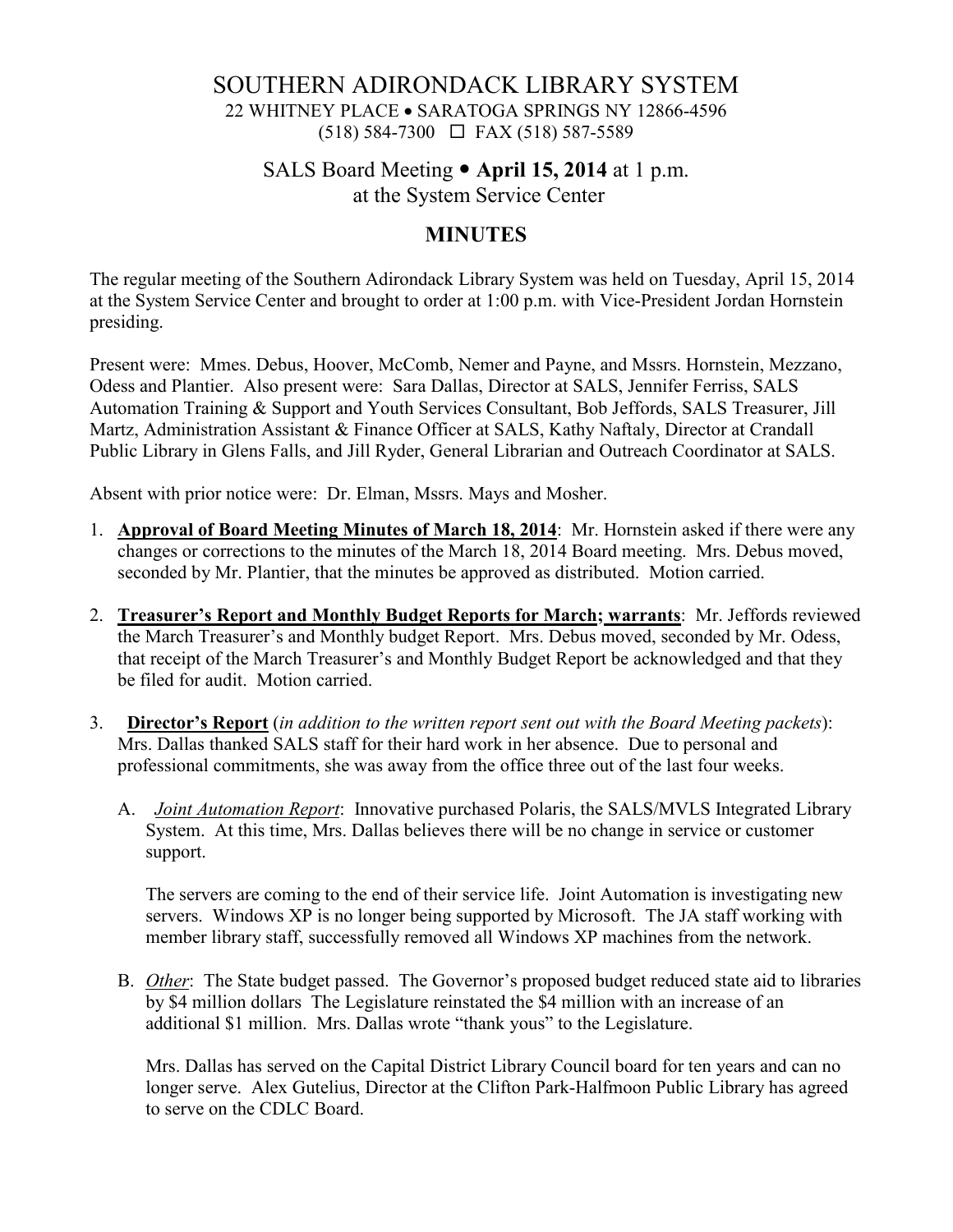The SALS Board will need to develop the 2015 budget. SALS will distribute an evaluation survey in early June to help develop the 2015 budget. DLD informed systems that they will need to be looking at their Long Range Plan of Service; the new plan will be due October 2016 for 2017.

A doorbell has been added to the front door. An astragal still needs to be installed to prevent tripping the motion detector from outside the building. The parking lot will need repairs. Mrs. Dallas suggested a walk about the building to see the damage caused by the harsh winter.

The member library directors have been informed that the state construction grant information for the 2014-2015 year is now available on the DLD site. Approximately \$396,000 will be divided among the member libraries.

Kudos to Jill Martz; all the member library and System Annual Reports have been approved by the Division of Library Development.

Anyone with an Android, IOS, or Kindle Fire tablet can download and read over 20,000 quality titles for free at www.totalboox.com/freereading during National Library Week. *Total Boox'*  list of e-books includes an array of fiction and non-fiction titles bearing imprints of the world's premier publishers, including O'Reilly, FW Media, Sourcebooks, Other Press, Elsevier, Red Wheel Weiser, Berrett-Koehler, Open-Road, and many more. Various categories are represented, including those in high demand; genre and literary fiction, arts and crafts, selfhelp, religion and spirituality, health and medicine, business and careers, and more. Overdrive is thrilled to announce their next Big Library Read—the cozy mystery "*A Pedigree to Die For"* a Melanie Travis mystery. This is an opportunity to offer a simultaneous use title for community-wide access from your library at no cost from June 13—18.

Russell Wise from Clifton Park-Halfmoon Public Library has agreed to stand for election to fill the vacancy for Saratoga County.

Peter Gregg will be the speaker at the Annual Meeting and will talk about "What to do When the Press Calls."

Mrs. Dallas shared the "MVLS/SALS Joint Automation Security Description" with the Board.

#### 4. **Committee Reports**:

- A. *Audit & Finance*: no report
- B. *Building*: There will be a "walk around" the building at the next regular meeting to determine any necessary repairs or projects.
- C. *Bylaws Committee*: no report
- D. *Central Library Aid and Services*: no report
- E. *County Aid Coordinators*: Hamilton County Aid has been received and distributed to the member libraries.
- F. *Library Services:* Mr. Odess noted that two qualified nominations were received for Program of the Year. The Committee recommends awarding:
	- i) Clifton Park-Halfmoon Public Library's program, "*The Holocaust Revisited—A Retrospective Review*"
	- ii) Stony Creek Free Library's program "*Stony Creek in Watercolor*"

Mrs. Debus seconded the motion. Motion carried.